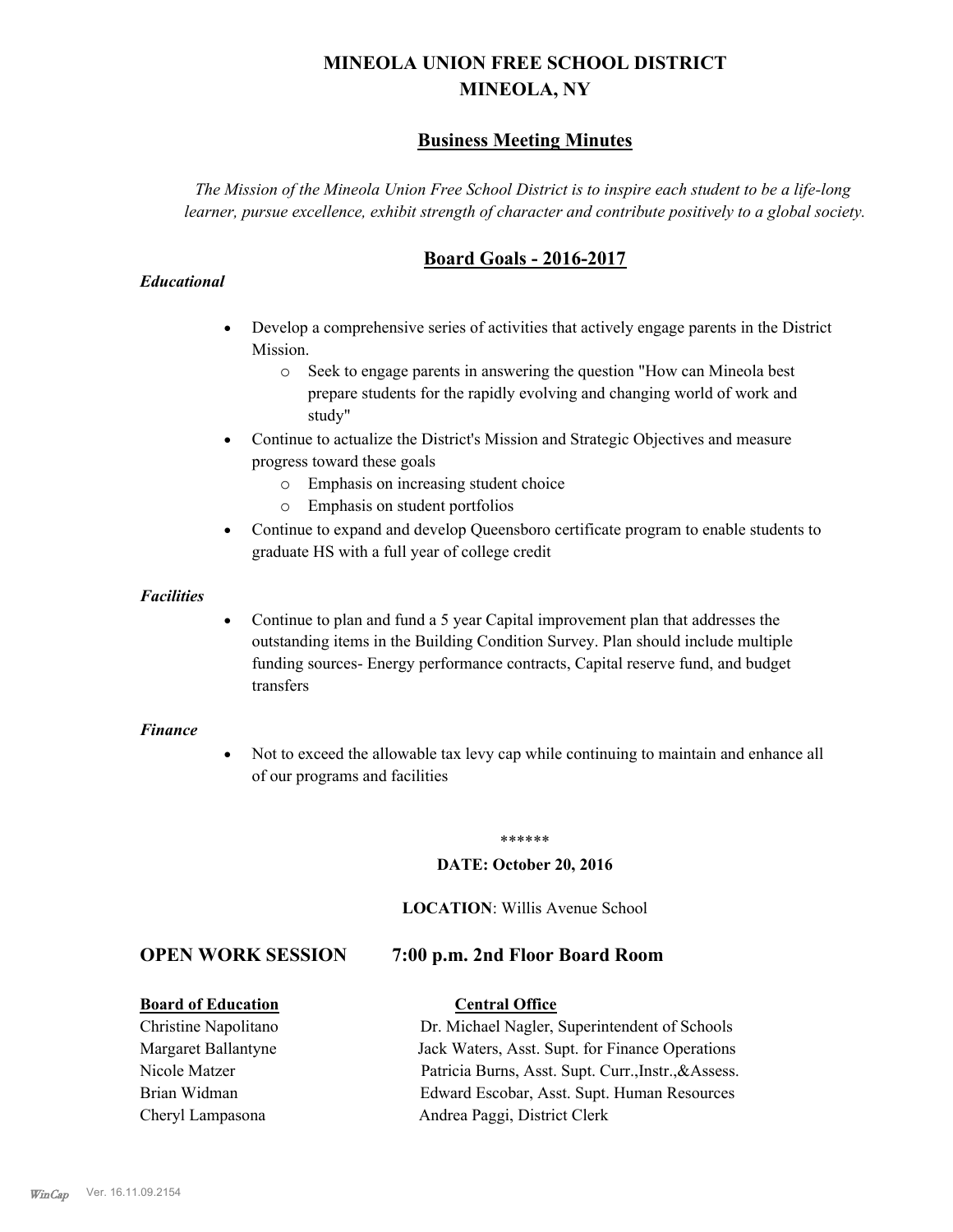#### **E. Dais & Visitor Introductions**

#### **F. High School Student Organization Report**

There was Student Organization Report this evening.

Christine Napolitano stated that before the Board begins their reports this evening, there is some special news to report. Ms. Napolitano stated that this is an exciting day for Dr. Nagler and the district. This morning, Dr. Nagler received the "Fred Podolski Leadership and Innovation in Technology Award" at the Long Island Technology and Education Summit. She stated that this award is given to an educator who strongly believes in the impact technology can have on students' performance in the classroom. Ms. Napolitano stated that the Board is very proud of Dr. Nagler. The Superintendent stated that any award or accolade which he receives is shared with everyone who works in the District. Dr. Nagler stated that he takes great pride in working for this community. Christine Napolitano stated that he deserves to take pride in this award.

### **G. BOE Reports**

### **a. Comments from Board Trustees**

Cheryl Lampasona wished the Marching Band good luck this weekend.

Brian Widman attended the Middle School and Hampton PTA meetings and reported that both were well attended. He attended the first District Safety Committee meeting. Mr. Widman wished the Marching Band good luck on Saturday and also wished the Boys and Girls Varsity Soccer teams good luck in their playoff games. Brian Widman wished Dr. Nagler a Happy Birthday.

Nicole Matzer stated that she has been busy with the preparation for the Home Show and added that she is hoping for good weather. The gates open at 5:00pm. There will be a special performance by the Stony Brook University Drum Corp. The Marching Band will be heading to Syracuse next weekend. Ms. Matzer wished them good luck and a safe trip.

Margaret Ballantyne began by congratulating Dr. Nagler on his award. She thanked the High School PTSA for the Fall Clean-up fundraiser. Dr. Ballantyne also attended the Girls Varsity Soccer Team's "Pink Game". Dr. Ballantyne is always impressed by the students and teachers participating in the events. She is looking forward to the Home Show. Dr. Ballantyne reminded the Board that she is working on the policy updates. Dr. Ballantyne also attended the Dual Language Pot Luck Dinner at Meadow Drive and stated that it was a phenomenal event and it was very successful.

### **b. Comments from Board President**

Christine Napolitano wished Dr. Nagler- Happy Birthday. She attended Middle School Bingo and reported that it was very enjoyable. Ms. Napolitano visited Meadow Drive and had the opportunity to visit with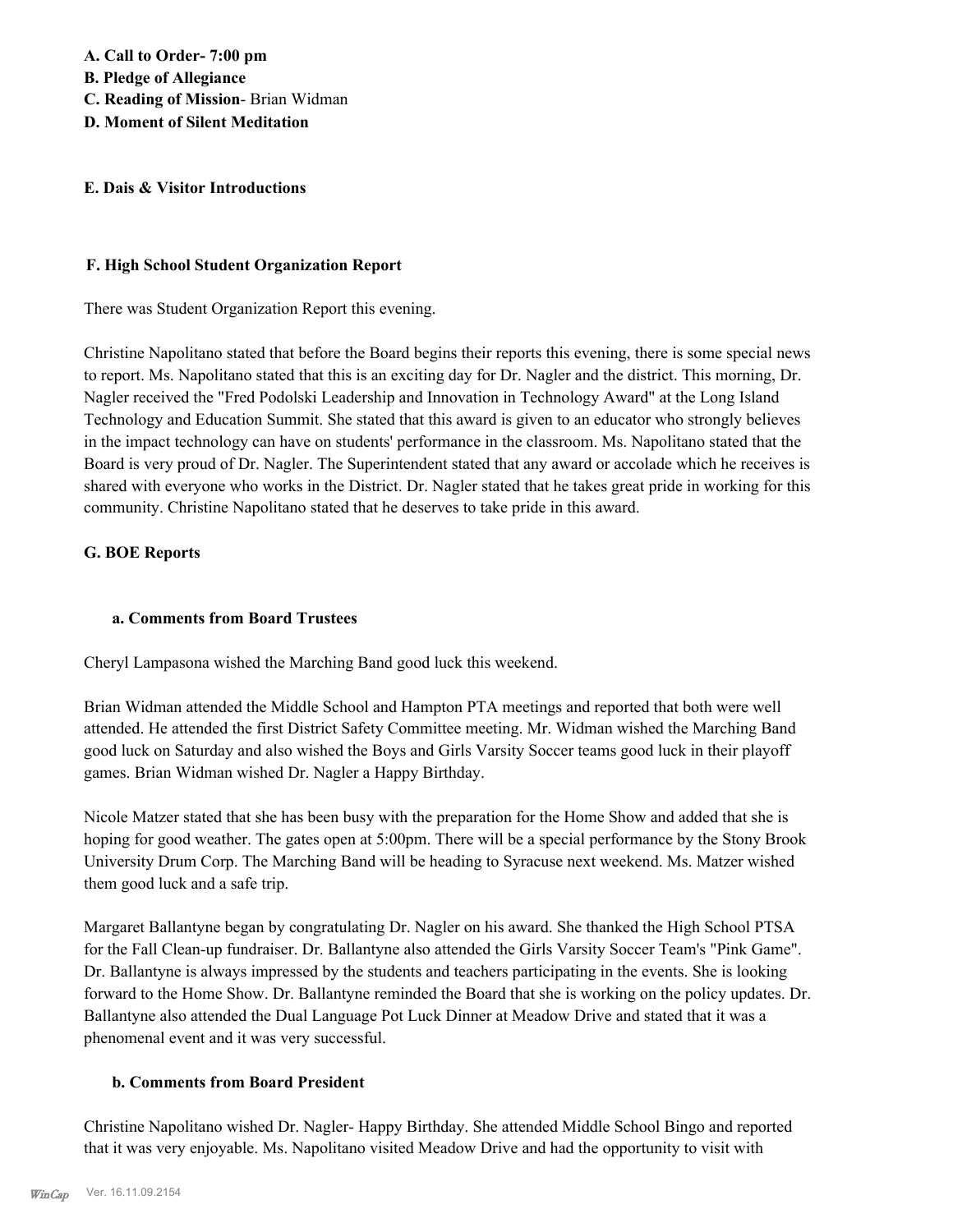students in the library as well as their classrooms. She stated that it is always impressive to see the how much information the children can take in and put into use. Ms. Napolitano encouraged residents to get on twitter and follow all that is going on throughout the District. It is a great way to get information. Ms. Napolitano also noted that she has observed that more people are attending the events in the District.

#### **c. Comments from Superintendent**

Dr. Nagler also attended the Dual Language Pot Luck dinner and thought it was a good idea on Dr. Fleischmann's part to set up part of the event outside. It was a very successful event. Dr. Nagler stated that next week, he and the Board will be attending the NYSSBA Annual Convention in Buffalo. Dr. Nagler and Dr. Ballantyne will be presenting at the conference and Dr. Gonzalez will also be doing a presentation. Dr. Nagler stated that he and the Board will be attending the NSBA Annual Convention in Denver and there is a conflict with the BOE Business Meeting scheduled for 3/23. He is recommending that the meeting date be changed to \*Tuesday, 3/21. The Board was in favor of making this change and the District Clerk was asked to make the change on the District website. Dr. Nagler and Matt Gaven will be attending a Tech and Learning Summit in Princeton tomorrow. Dr. Nagler was invited to speak on a panel regarding "OER", open education resources. Dr. Nagler also reported that he presented in Chicago last week on student choice. He reported that both the Girls and Boys Varsity Soccer teams made the playoffs. The Girls Volleyball team also made the playoffs. Dr. Nagler is also hoping for no rain on Saturday for the Home Show. He stated that today at the Long Island Technology and Education Summit, Dr. Smith, Ms. Owens and Ms. Marino presented and did a great job.

## **H. Old Business**

Christine Napolitano asked the Board if there was any old business this evening. Brian Widman stated that one of his neighbors asked for an explanation as to why his school tax bill went up, if there was a negative tax levy. Dr. Nagler stated that Mr. Waters will be doing a presentation on this topic later in the meeting. Mr. Widman also requested an update on the windows and doors at Jackson Avenue School. Dr. Nagler stated that the window job is progressing well and it is hoped that the doors will be in place by election day. He also added that they are analyzing contracts on bid for the rest of the job at Jackson Avenue. There was no other old business.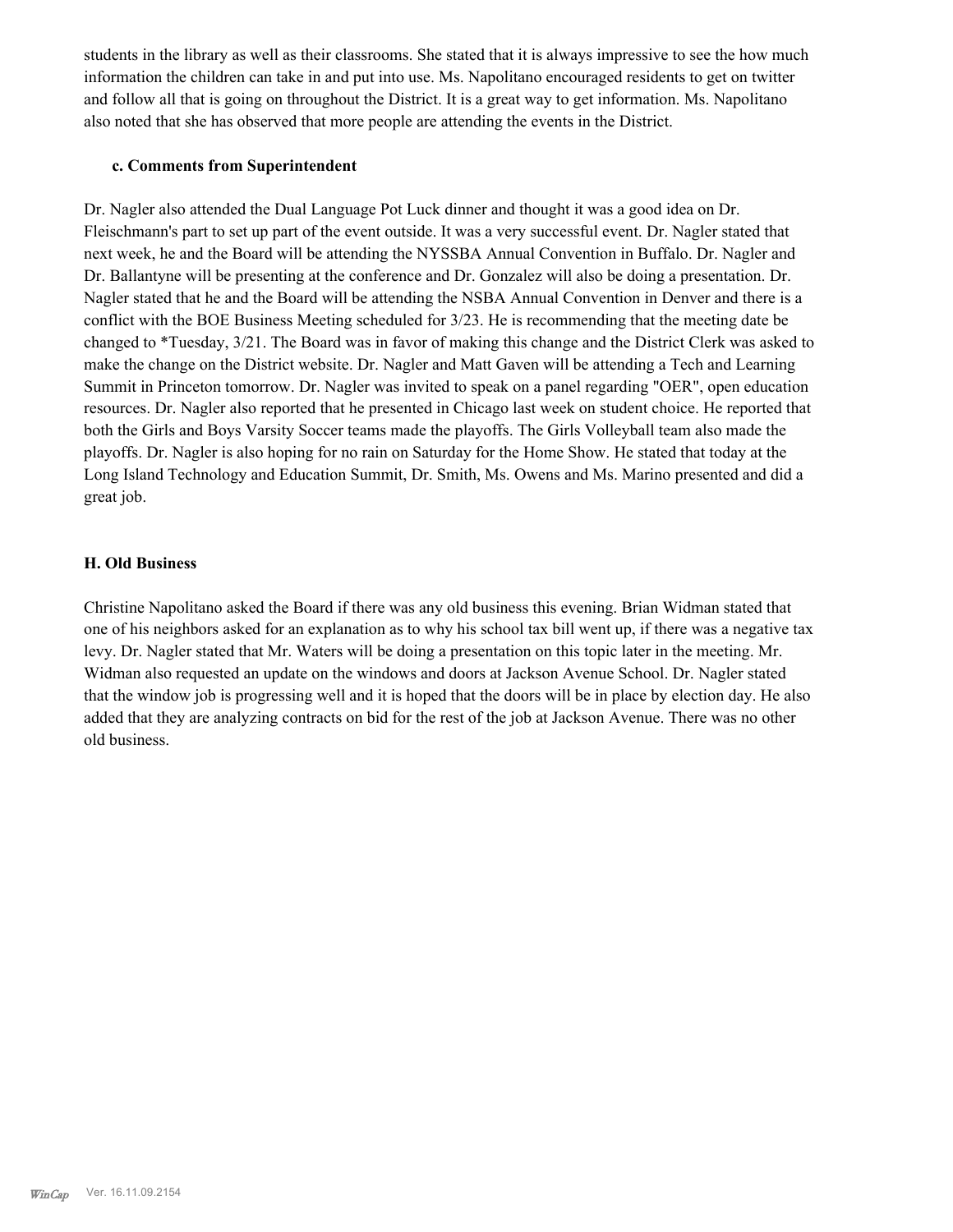#### **I. New Business**

#### **Memorandum of Understanding- ADAS**

**RESOLUTION # 25- BE IT RESOLVED**, that the Board of Education of the Mineola Union Free School District hereby authorizes and approves the Memorandum of Understanding to participate in the Nassau County Alert Domain Awareness System (ADAS) between the Mineola Union Free School District and the Nassau County Police Department.

**Motion:** Cheryl Lampasona **Second:** Margaret Ballantyne

Discussion: The Superintendent explained that this Memorandum of Understanding authorizes the district to participate in the Nassau County Alert Domain Awareness System, which will give the Nassau County Police access to the district cameras in an emergency situation. They would only have access during an emergency to help decide a plan of action. Legal counsel has reviewed the contract and Dr. Nagler recommends participating in this service. There was no additional discussion.

| Yes: | Cheryl Lampasona     | No: | None |
|------|----------------------|-----|------|
|      | Brian Widman         |     |      |
|      | Nicole Matzer        |     |      |
|      | Margaret Ballantyne  |     |      |
|      | Christine Napolitano |     |      |
|      |                      |     |      |

**Passed:** Yes

#### **J. Consensus Agenda**

**RESOLUTION # 26- BE IT RESOLVED** that the Board of Education approves the consensus agenda items J.1.a. through J.7.b.17., as presented.

**Motion:** Nicole Matzer **Second:** Cheryl Lampasona

Discussion: Dr. Nagler noted that there is a list of equipment that is being declared obsolete, in preparation for the "E Waste" event on October 28th.

| Yes: | Cheryl Lampasona     | No: | None |
|------|----------------------|-----|------|
|      | Brian Widman         |     |      |
|      | Nicole Matzer        |     |      |
|      | Margaret Ballantyne  |     |      |
|      | Christine Napolitano |     |      |
|      |                      |     |      |

**Passed:** Yes

#### 1. **Accepting of Minutes**

That the Board of Education accepts the minutes of the October 6, 2016 Workshop Meeting as presented. a.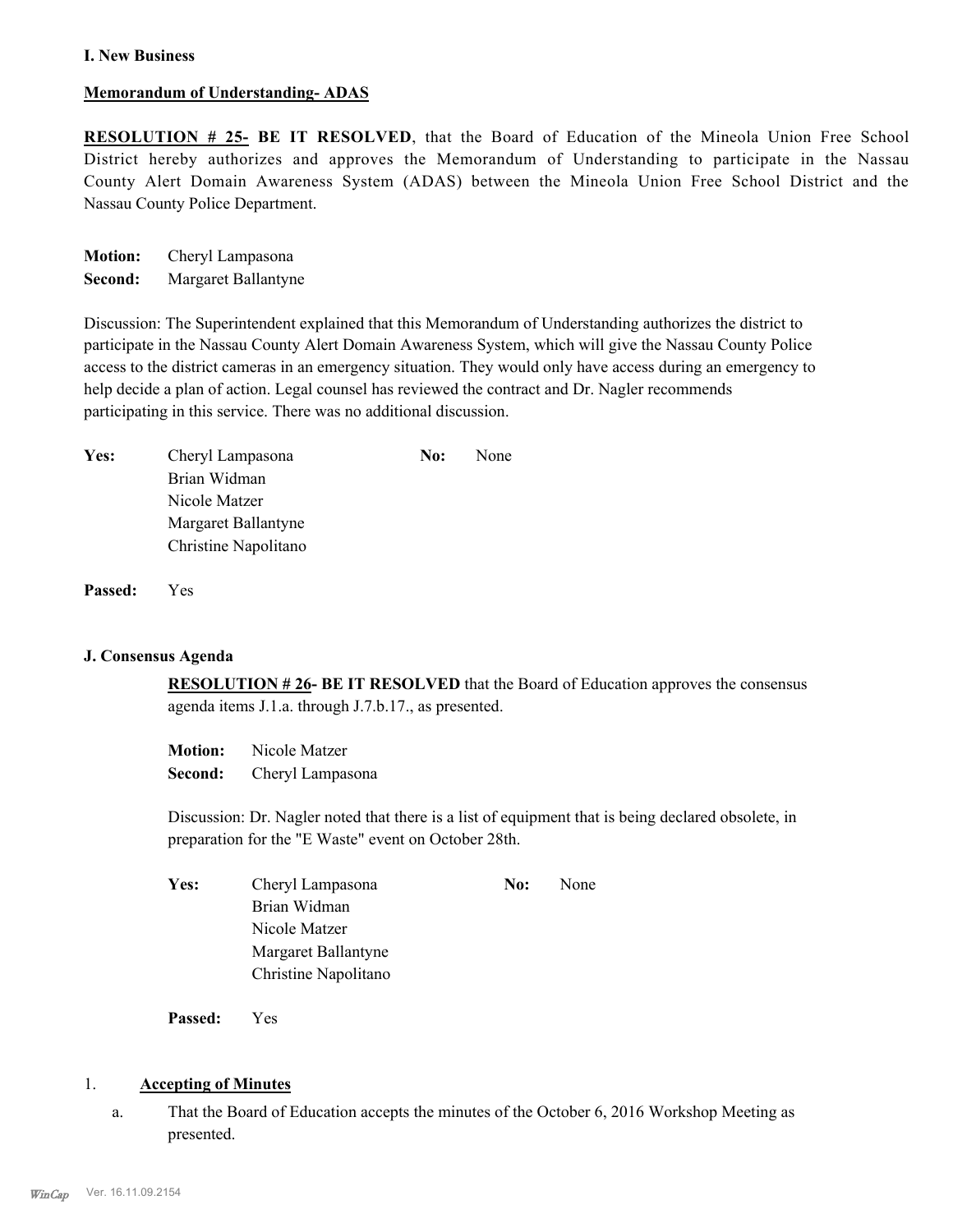## 2. **Instruction**

- a. Appointments Instruction
- That the Board of Education approves the appointment of Peter Macedo, to the position of Driver's Education Instructor at an hourly rate of \$55.32 for the 2016-2017 school year. 1.
- That the Board of Education approves the appointment of Daniel Bailey, to the position of part time (.2) Physical Education/Health Teacher, effective October 1, 2016 to June 30, 2017 with a salary of .2 of BA, Step 1, \$58,706 equaling \$11,741. 2.

#### Appointment(s) Sub Teacher per diem b.

That the Board of Education approves the following individual(s) as Per Diem Substitute Teacher (s) for the current school year, at a daily rate of \$100 days 0-10, \$110 days 11-20, \$120 days 21- 30, \$130 day 31+; and retirees at a daily rate of \$125.00 per day, \$130 per day after 30 days.:

- 
- 2. Mark Steinmuller Physical Ed
- 3. Meaghan Crimmins PreK Grade 6

# EMPLOYEE NAME EMPLOYEE CERTIFICATION

1. Jacqueline Nyman Early Childhood Education (Birth - 2)

Appointment(s) Permanent Substitute Teachers c.

That the Board of Education approves the following individual(s) as Permanent Substitute Teacher(s) for the current school year, at a daily rate of \$100 for days 0-10, \$110 for days 11-20, \$120 for days 21-30, \$130 for day 31+, effective October 1st to May 31st.

# **EMPLOYEE NAME EMPLOYEE CERTIFICATION**

- 1. Gail Marques Childhood Education (Grades 1-6)
- 2. Beverly Coleman Spanish 7-12
- 3. Jacqueline Nyman Childhood Education (Grades 1-6)
- 4. Mark Steinmuller Physical Ed
- 5. Meaghan Crimmins PreK Grade 6
- d. Retirement(s) Instruction
- That the Board of Education accepts, with regret, the resignation of Caryl A. Salesi, for the purpose of retirement, effective Januay 27, 2017. 1.

# 3. **Instruction: Contracted**

a. That the Board of Education approves the Related Services Agreement between the Mineola UFSD and Extraordinary Pediatrics, P.C. for the 2016- 2017 school year.

b. That the Board of Education approves the Nursing Services Agreement between the Mineola UFSD and US Medical Staffing, LLC, for the 2016- 2017 school year.

c. That the Board of Education approves the Instructional Services Agreement between the Mineola UFSD and Mill Neck Manor School for the Deaf for the 2016- 2017 school year.

d. That the Board of Education approves the Medical Services Agreement between the Mineola UFSD and Winthrop Pediatric Associates, P.C. for the 2016- 2017 school year.

# 4. **Civil Service**

- a. Appointments
- That the Board of Education approve the appointment of Mariela Knight, to the position of part time Teacher Aide at Jackson Avenue School, effective October 21, 2016. Salary is \$13.95 per hour on Step 1. 1.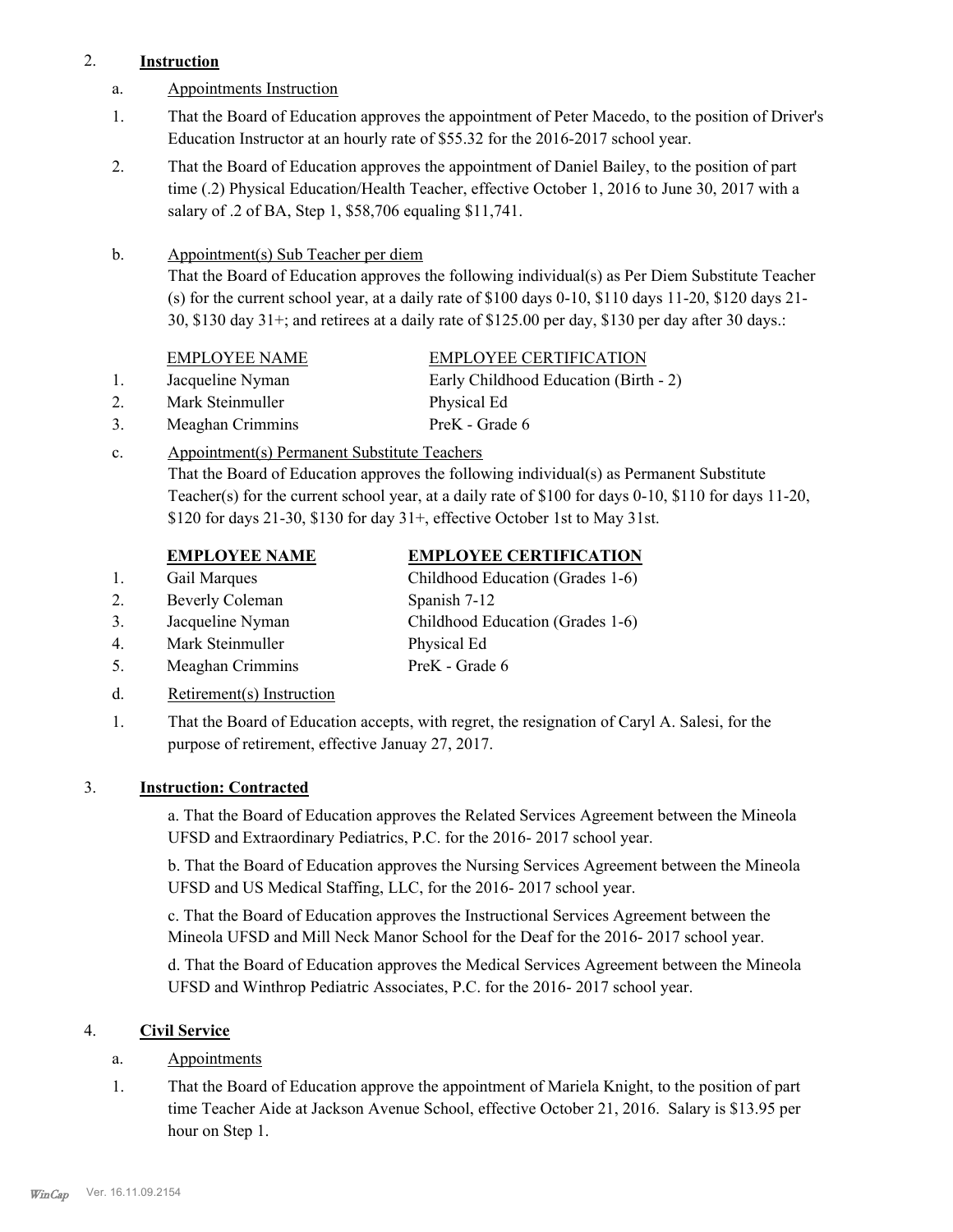That the Board of Education approve the appointment of Marianne Wachter, from part time to full time Teacher Aide, to replace Geraldine Aiello, who retired, effective October 21. 2016. Salary is \$26,462 on Step 5; probation is 26 weeks. 2.

#### 5. **Business /Finance**

## a. **Treasurer's Report**

1. That the Board of Education accepts the Treasurer's report for the period ending August 31, 2016 and directs that it be placed on file.

### b. **Approval of Invoices and Payroll**

1. That the Board of Education accepts the Invoices and Payroll for the period ending September 30, 2016

| $A/P$ Warrant # 5 | September $14, 2016$ | \$1,683,673.72 |
|-------------------|----------------------|----------------|
| $A/P$ Warrant # 6 | September 28, 2016   | \$650,538.75   |

#### **TOTAL EXPENSES \$ 2,334,212.47**

PAYROLL # 5 & # 6

| General | \$4,047,014.43 |
|---------|----------------|
| F Fund  | \$48,318.52    |

**TOTAL PAYROLL \$ 4,095,332.95**

#### 6. **Other**

a. That the Board of Education approve a \$2,000 stipend for Kim Baker for the position of Training Instructor for Transportation for the school year 2016/2017.

#### **Business/Finance: Disposal of District Property** 7.

That the Board of Education approves the disposal of the following district property, according to Policy #5250, declaring them obsolete:

- Printers: a.
	- 1. Lexmark x7675- Serial # 000P07542422008/10
	- 2. Lexmark C792- Serial # 5062019400FPM
	- 3. Lexmark T644- Serial # 00040096A8E7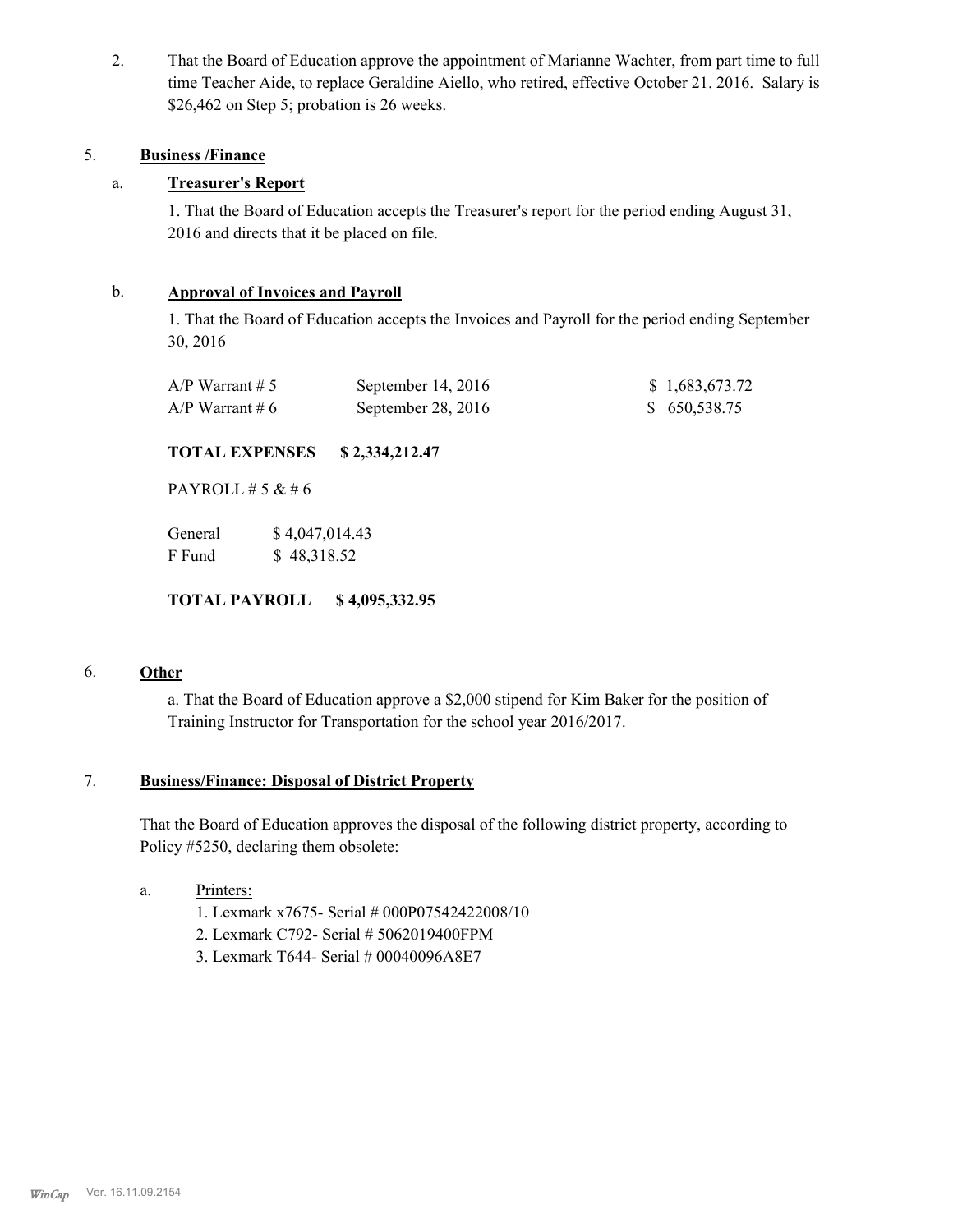- Projectors: b.
	- 1. Sanyo PLC-XW55A Serial # 68527125
	- 2. Sanyo PLC-XW55A Serial # 68527128
	- 3. Sanyo PLC-XW55A Serial # 68527936
	- 4. Sanyo PLC-XW55A Serial # 68527123
	- 5. Sanyo PLC-XW55A Serial # 68527092
	- 6. Sanyo PLC-XW55A Serial # 68527933
	- 7. Sanyo PLC-XW55A Serial # 68527929
	- 8. Sanyo PLC-XW55A Serial # 68527937
	- 9. Sanyo PLC-XW55A Serial # 68527126
	- 10. Sanyo PLC-XW55A Serial # 68527122
	- 11. Sanyo PLC-XW55A Serial # 68114065
	- 12. Sanyo PLC-XW55A Serial # 68114073
	- 13. Sanyo PLC-XW55A Serial # 68114046
	- 14. Mitsubishi XD206U Serial # 1008790
	- 15. Mitsubishi XD205R Serial # 6713284
	- 16. Mitsubishi XD221U Serial # 0020659
	- 17. Mitsubishi XD221U Serial # 0020647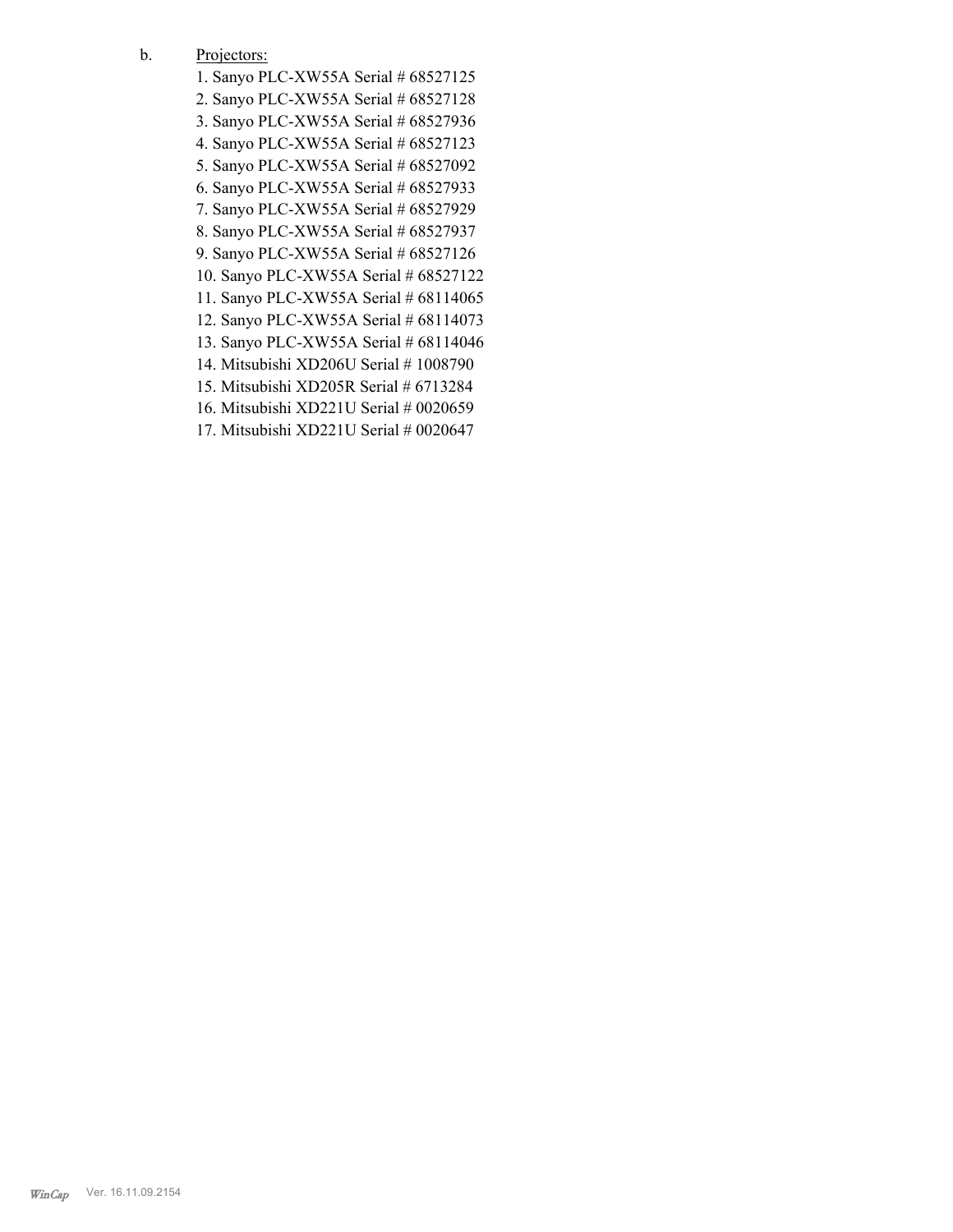## **K. Superintendent's Report**

Superintendent of Schools' Reports for 10/20/16 Presentations:

1. Survey Results- College and Career Readiness Survey and Engagement Survey

Dr. Nagler stated that this presentation, Survey Results, will be done at another time. Tonight, he asked Mr. Waters to present on the " 2016-2017 Tax Rate Analysis". \*This presentation can be found on the District website on the Board of Education page, under presentations.

Mr. Waters began by displaying a chart of the Nassau County Adjusted Base Proportions. This chart provided the numbers for each of the 4 classes for the following school years: 2016-2017, 2015- 2016 and 2014- 2015. Class 1 represents residential properties (1, 2 and 3 family houses and residential condominiums) and according to the chart for 2016-2017, almost 54 % of taxes are the responsibility of this class. The next chart displayed by Mr. Waters is the Nassau County Assessed Valuations for the four classes. Mr. Waters explained that this chart shows that the assessed values have gone down since 2014-2015. Mr. Waters next discussed the Tax Rate Calculation. He stated that each class' share of the tax levy is based upon the County's Adjusted Base Proportions. So as Class 1 Residential ABP is increased by the County, the residential tax payer bears a greater share of paying the overall tax levy. Mr. Waters displayed the following formula: Tax Levy divided by Assessed Value = TAX RATE. So as the Assessed Valuation declines, the tax rate increases. The result is a higher tax rate per 1,000 of assessed value. Mr. Waters explained that these are all county issued numbers and the school district has no control. Mr. Waters displayed a chart of the numbers based upon an average assessed value of 860 for Mineola's residential taxpayers. For the 2016-2017, the tax levy per 860 of assessed value is \$6903. The Board asked Mr. Waters who makes up each of the 4 classes. Class 1 is residential, Class 2 includes apartment buildings, cooperatives and condominiums, Class 3 is public utilities and Class 4 is mainly commercial and business properties. The Board requested that this presentation be put on the website for the community.

### Superintendent Comments

The Superintendent had no additional comments this evening and added that he was not in need of an executive session this evening.

### **L. Public Comments**

Christine Napolitano opened the floor to public comments, however there were none this evening.